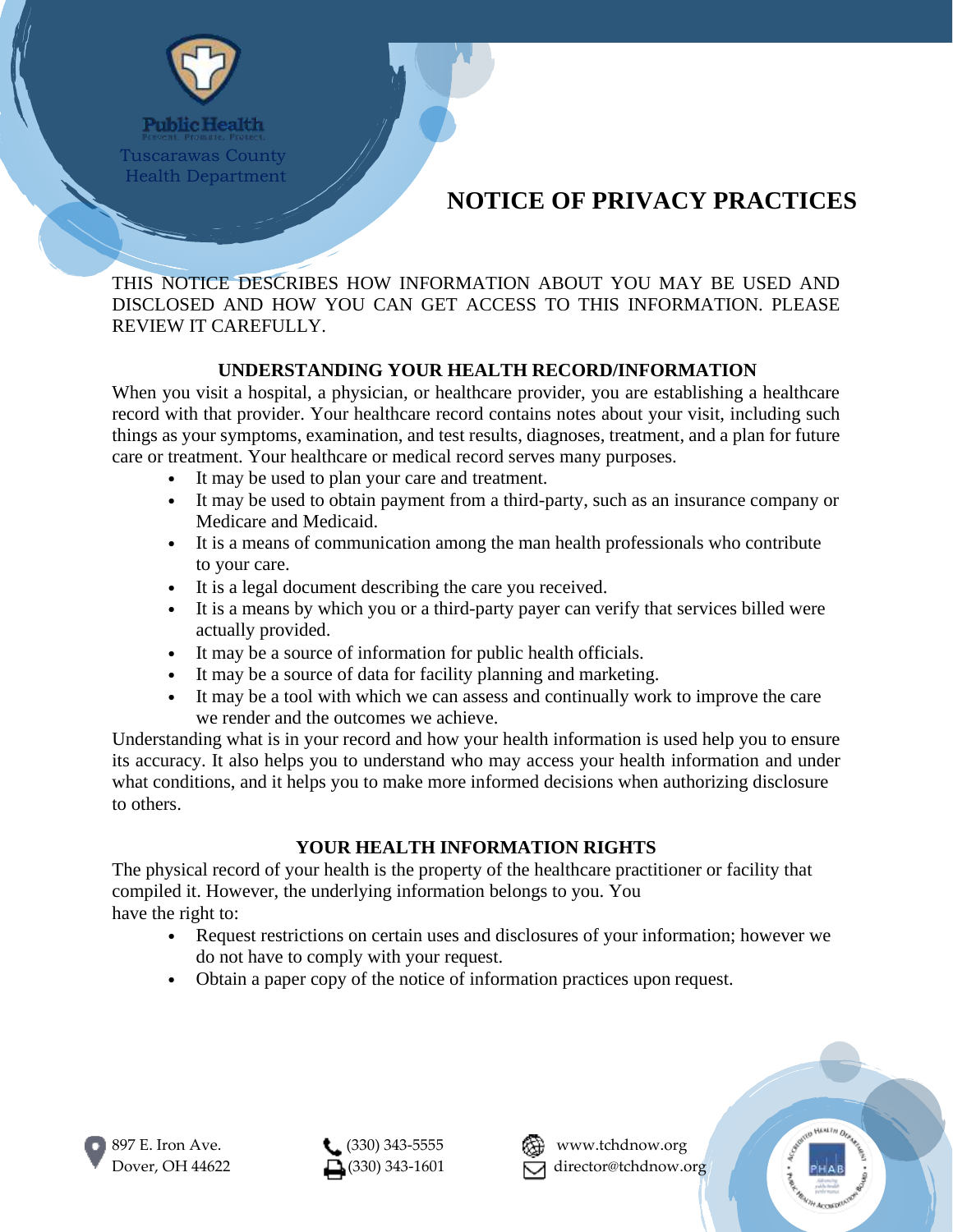- Inspect and obtain a copy of your health record, except in limited circumstances (you will be charged a reasonable fee for copying).
- Request communications of your healthcare record.
- Obtain an annual accounting of disclosures of your health information (you will be charged for additional accountings).
- Request communications of your health information by alternative means or at alternative locations.
- Revoke your authorization to use or to disclose health information except to the extent that action has already been taken.

We do not have to honor your request for restrictions on activities that are otherwise allowable under law. Any request for restrictions on use or disclosures must be made in writing. We will notify you within 30 days of our decision. We may request an additional 30 days to consider your request.

#### **OUR RESPONSIBILITIES**

We are required to:

- Maintain the privacy of your health information.
- Provide you with a Notice of Privacy Practices that describes our legal duties and privacy with respect to information we collect and maintain about you.
- Abide by the terms of our Notice of Privacy Practices.
- Notify you if we will not agree to a requested restriction.
- Accommodate reasonable requests you may have to communicate health information by alternative means or at alternative locations.

We reserve the right to change our practices at any time and to make any new provisions effective for all the protected health information we maintain. Prior to making any significant changes in our privacy practices, we will change our Notice of Privacy Practices and post the Notice in the waiting and the examination rooms. You will be provided a copy of our new Notice of Privacy Practices if any of our information or our practices change. We will not use or disclose your health information without your authorization, except as described in this notice.

**We will use your health information for treatment:** For example: Information obtained by your doctor, our nurses, and any other employees of this facility is recorded in your record and is used to determine the course of treatment that should work best for you. Your doctor also documents in your record his or her expectations of recommended treatment. Individuals involved in your treatment record the actions they take and their observations. In that way, the physician will have a more complete picture of your health. We will also provide any subsequent physician or healthcare provider with copies of your healthcare information that should assist him or her in continuing your course of treatment.

**We will use your health information for payment:** For example: We will bill you or a thirdparty payer for payment of healthcare services rendered. The information on or accompanying the bill may include information that identifies you, as well as your diagnosis, procedures, and supplies used. This information is necessary in order for us to obtain payment.

**We will use your health information for regular health operations:** For example: Members of the medical staff, the risk or quality improvement manager, or members of the quality improvement team may use information in your health record to assess the care and outcomes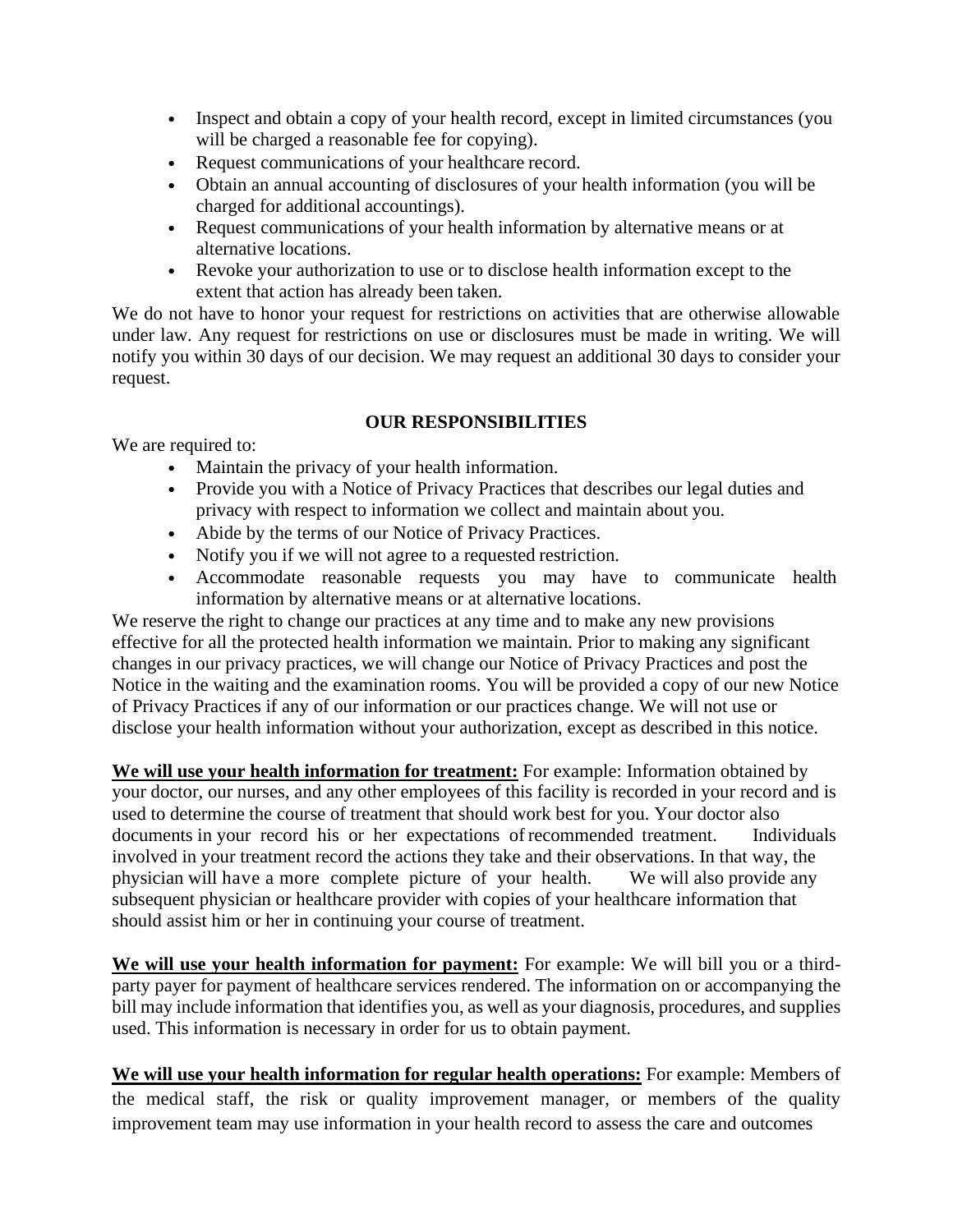

# Tuscarawas County

**Health Department in Section** in This information will then be used in an effort to continually improve the quality and effectiveness of the healthcare and service we provide.

**Business Associates:** There are some services provided in our organization through contacts with business associates. Examples: Certain laboratory tests and computer system consultants and contracted medical personnel. When these services are contracted, we may disclose your health information to our business associate so that they can perform the job we've asked them to do and bill you or your third-party payer for services rendered. To protect your health information, however, we require the business associate to appropriately safeguard your information. The Business Associate is obligated to protect your information in the same manner as we do.

**Notification:** We may use or disclose your information to notify or assist in notifying a family member, personal representative, or another person *responsible for your care*, your location and general condition.

**Communication with family:** Health professionals, using their best judgment, may disclose to a family member, other relative, close personal friend or any other person you identify, health information **relevant** to the person's *involvement in your care or payment of your care*.

**Research:** We may disclose information to researchers when their research has been approved by an institutional review board that has reviewed the research proposal and established protocols to ensure the privacy of your health information.

**Funeral Directors:** We may disclose health information to funeral directors consistent with the applicable law to carry out their duties.

**Organ Procurement Organizations:** Consistent with applicable law, we may disclose health information to organ procurement organizations or other entities engaged in the procurement, banking, or transplantation of organs for the purpose of tissue donations and transplants.

**Marketing:** We may contact you to provide appointment reminders or information about treatment alternatives or other health-related benefits and services that may be of interest to you.

**Fund Raising:** We may contact you as part of a fund-raising effort.

**Food and Drug Administration:** We may disclose to the FDA health information relative to adverse events with respect to food, supplements, product and product defects, or post marketing surveillance information to enable product recalls, repairs, or replacement.

**Worker's Compensation:** We may disclose health information to the extent authorized by and to the extent necessary to comply with the laws relating to workers compensation or other similar programs established by law.

**Public Health:** As required by law, we may disclose your health information to the public health or legal authorities charged with preventing or controlling disease, injury, or disability.

**Correctional Institution:** If you are an inmate of a correctional institution, we may disclose to

897 E. Iron Ave. **(330)** 343-5555 **All Strawthendred West Ave.** Dover, OH 44622  $\Box$  (330) 343-1601  $\Box$  director@tchdnow.org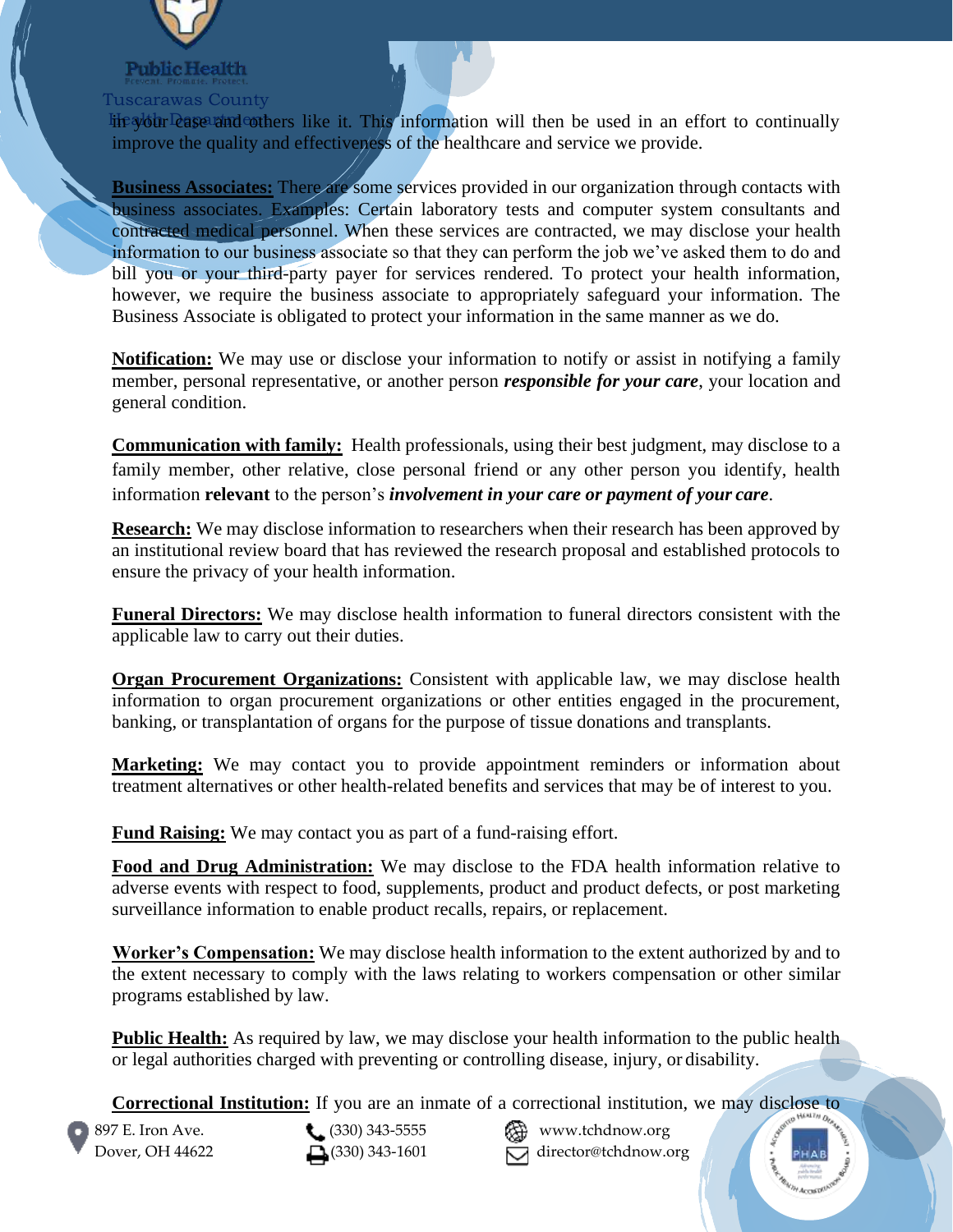the instruction or agents thereof information necessary for your health and the health and safety of other individuals.

**Law Enforcement:** We may disclose health information for law enforcement purposes as required by law or in response to valid court order or subpoena. Federal law makes provision for your health information to be released to an appropriate health oversight agency, public health authority or attorney, provided that a work force member or business associate believes in good faith that we have engaged in unlawful conduct or have otherwise violated professional or clinical standards and are potentially endangered one or more patients, workers, or the public.

## **FOR MORE INFORMATION OR TO REPORT A PROBLEM**

If you have questions and would like additional information, you may contact the Director of Nursing or designee at the Tuscarawas County Health Department at (330) 343-5555.

If you believe your privacy rights have been violated, you can file a complaint with the Executive Director or designee at the Tuscarawas County Health Department or with the Secretary of Health and Human Services.

There will be no retaliation for filing a complaint.

## **OUR LEGAL DUTY**

We are required by law to protect the privacy of your information, provide this Notice about our information practices, and follow the information practices that are described in this notice.

**Effective Date: April 14, 2013**